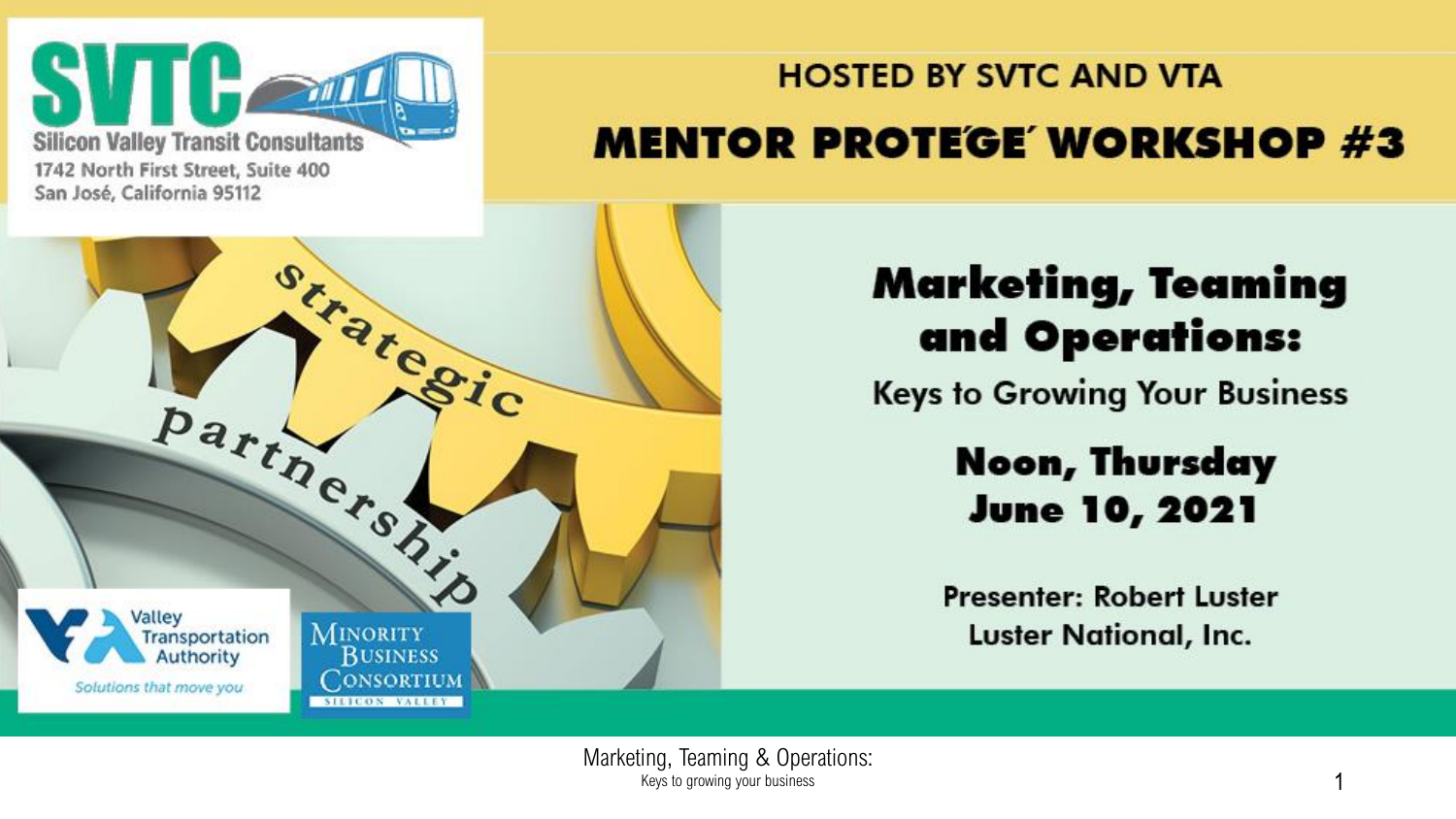### Marketing, Teaming & Operations: Keys to Sustaining and Growing Your Business Presented by Robert Luster, President Luster National, Inc.

LUSTER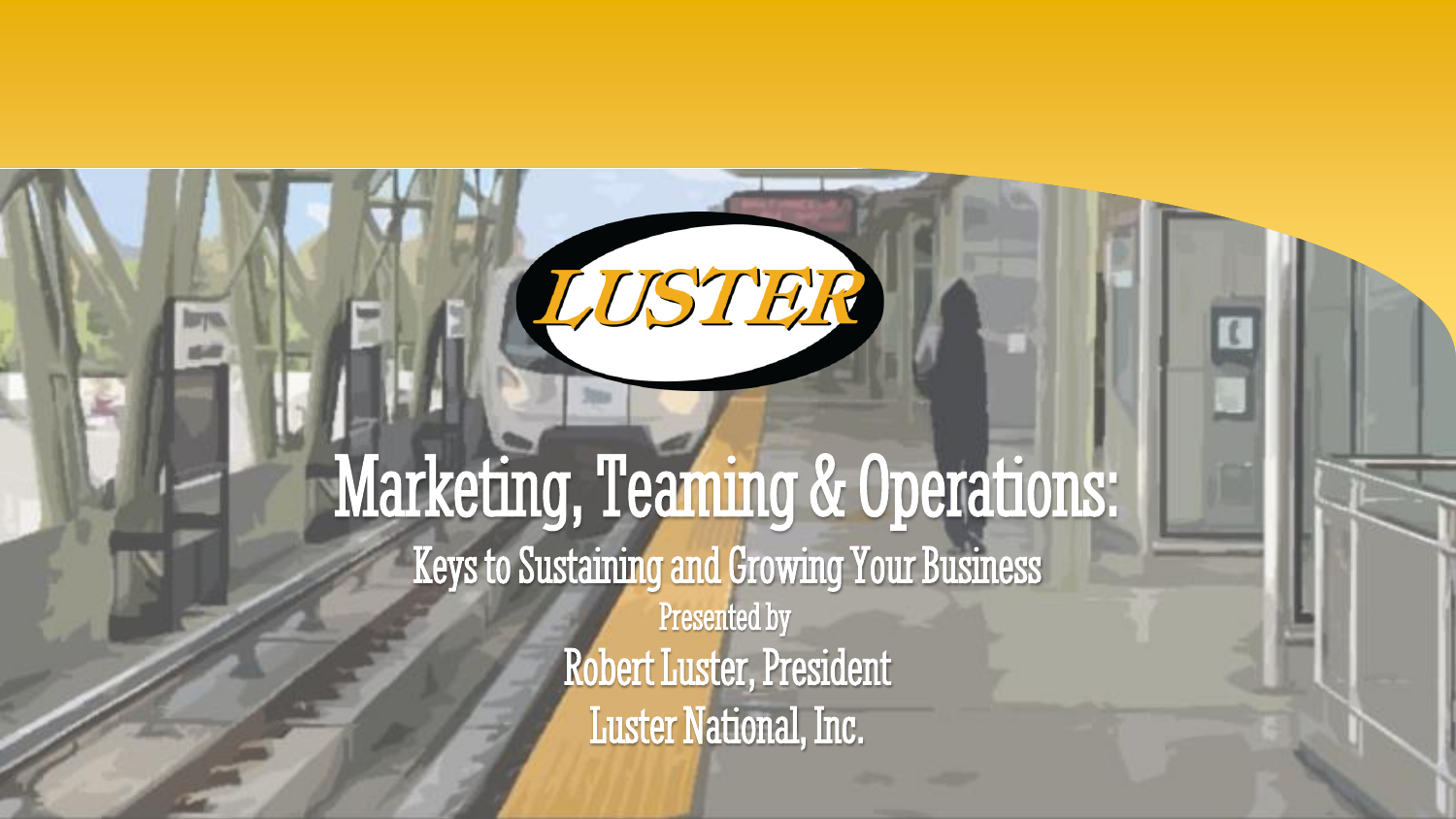#### About Robert Luster and Luster National, Inc.



Robert Luster is the President of Luster National Inc.; *www.luster.com*.

Goal of the Presentation Helping you to grow your business and achieve financial independence.



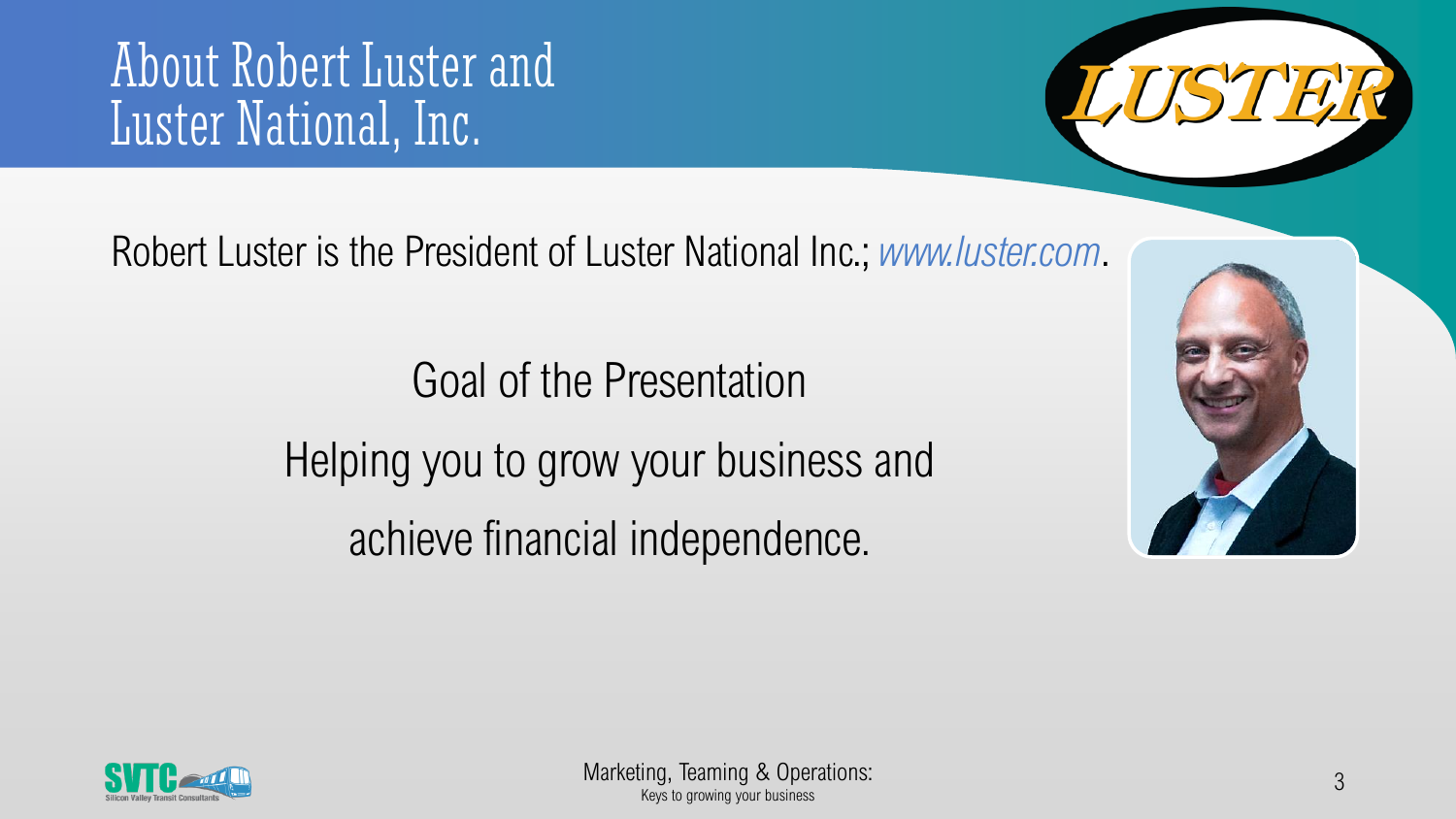# Key #1 - Have a Business Plan

- Wealth is the ability to create and sustain financial independence
	- Know what your number is
	- Make a plan
	- Work the plan
	- Review the plan
	- Align the plan with your company's business plan

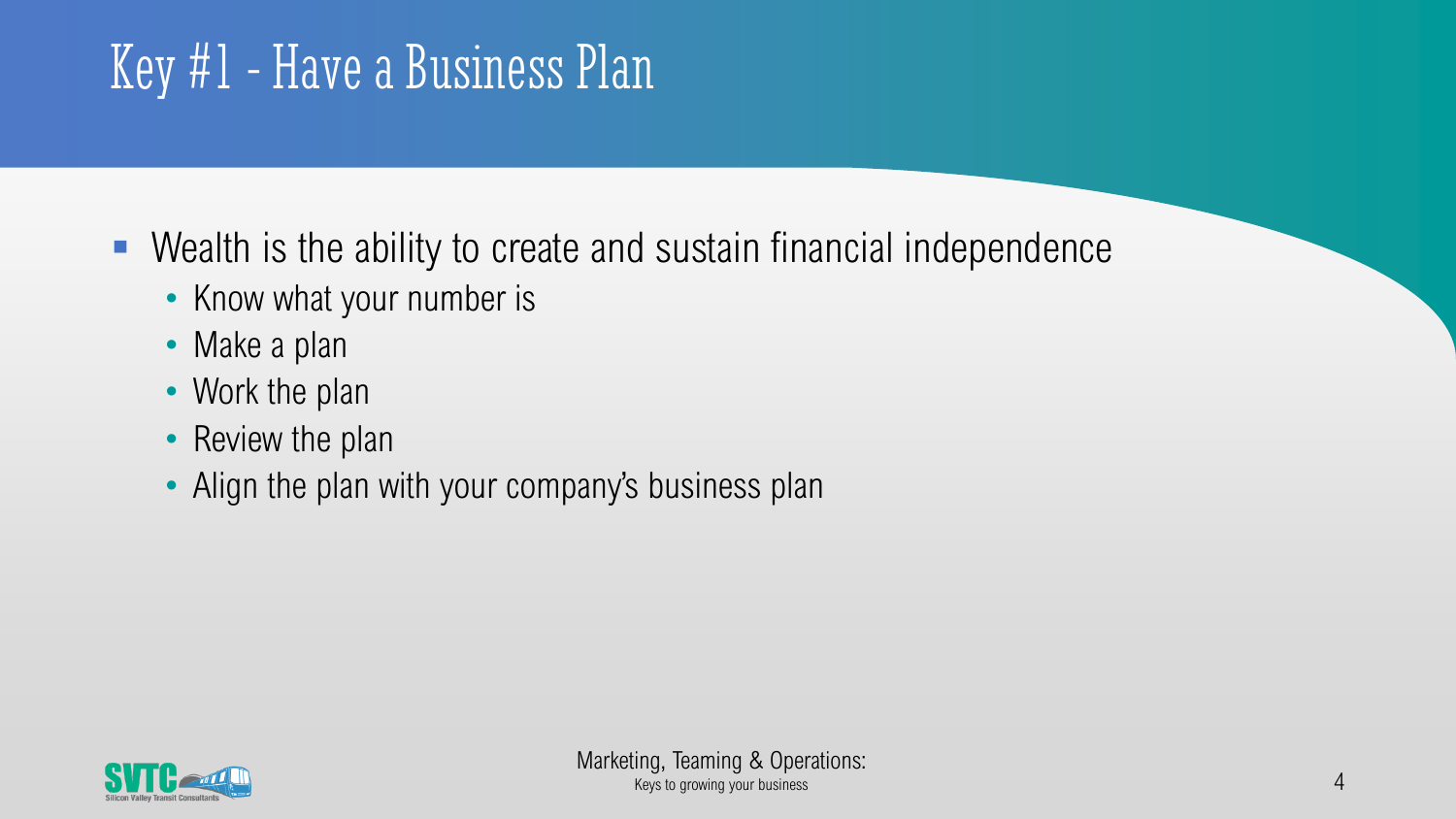# Key #2 - Staffing for Success

- Functional Subject Matter Experts
- Back-Office Staff
- Sales Team
- Outside Support Team
- You The Owner

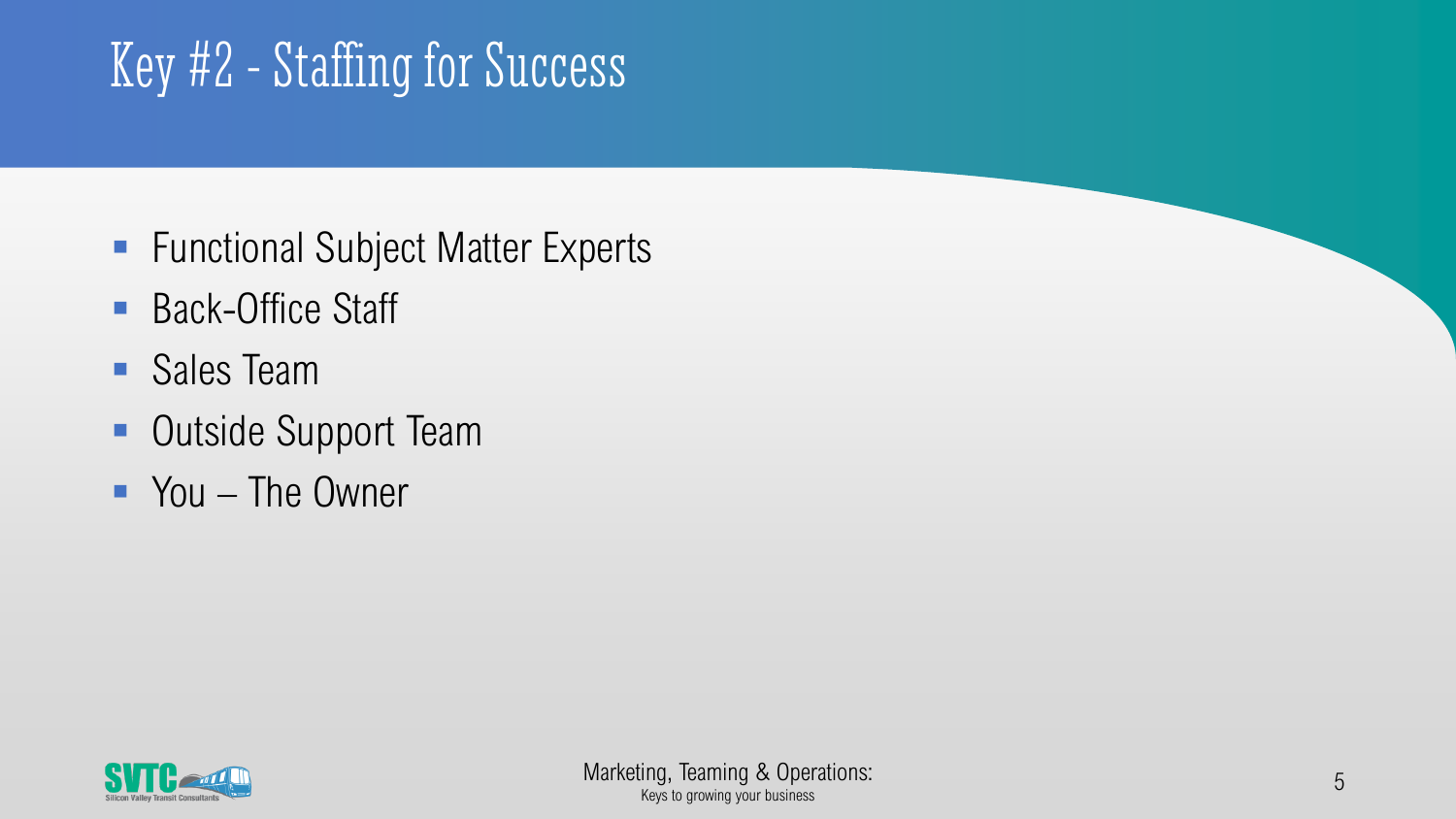# Key #3 - Successful Marketing & Teaming

- Getting to know the SVTC JV
- What is your value add
- Beyond the VTA where are members of the SVTC JV providing services
- **EXTERGING Situational awareness quotient**

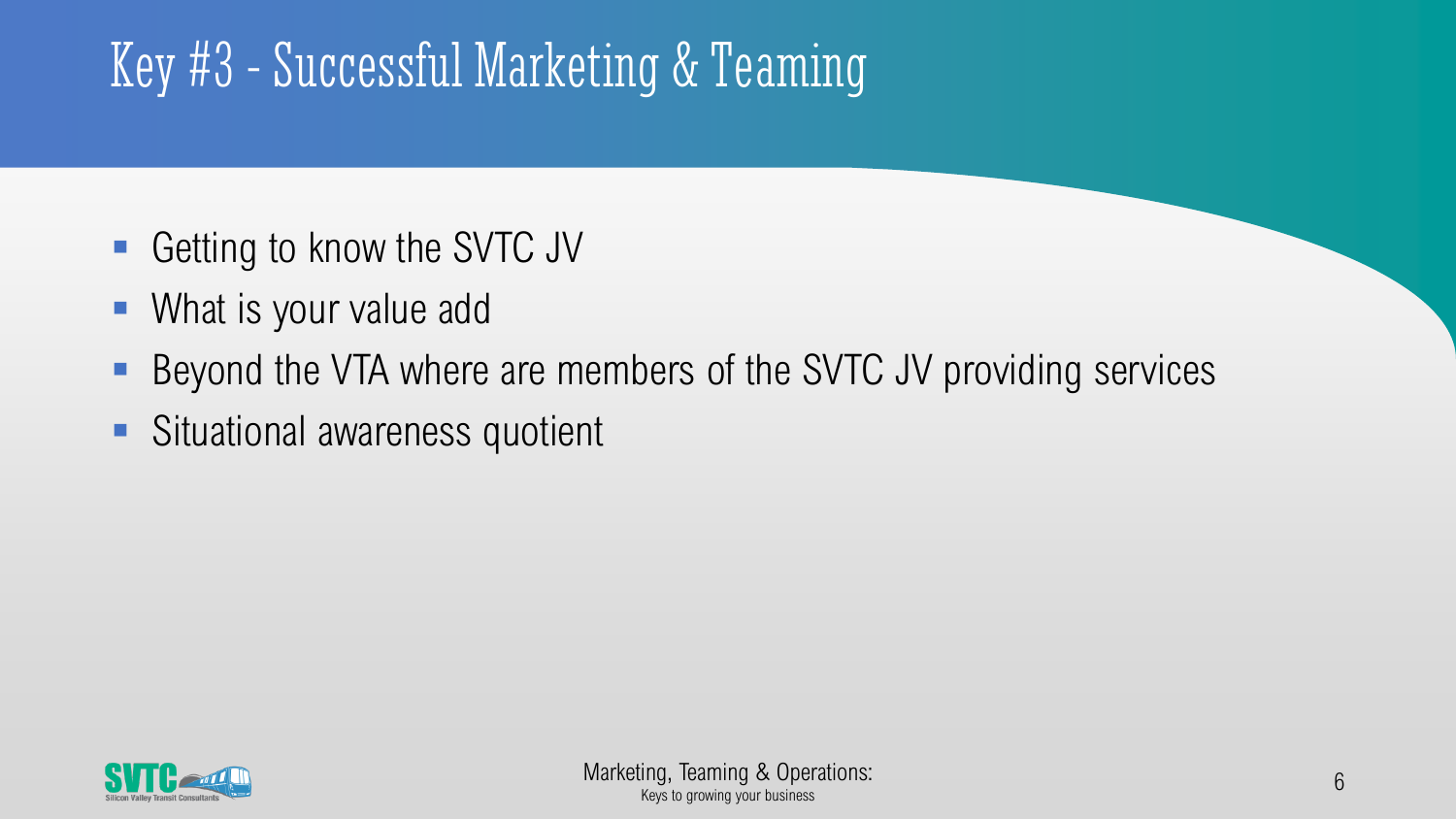## Key #4 -Strategies for Financial Independence



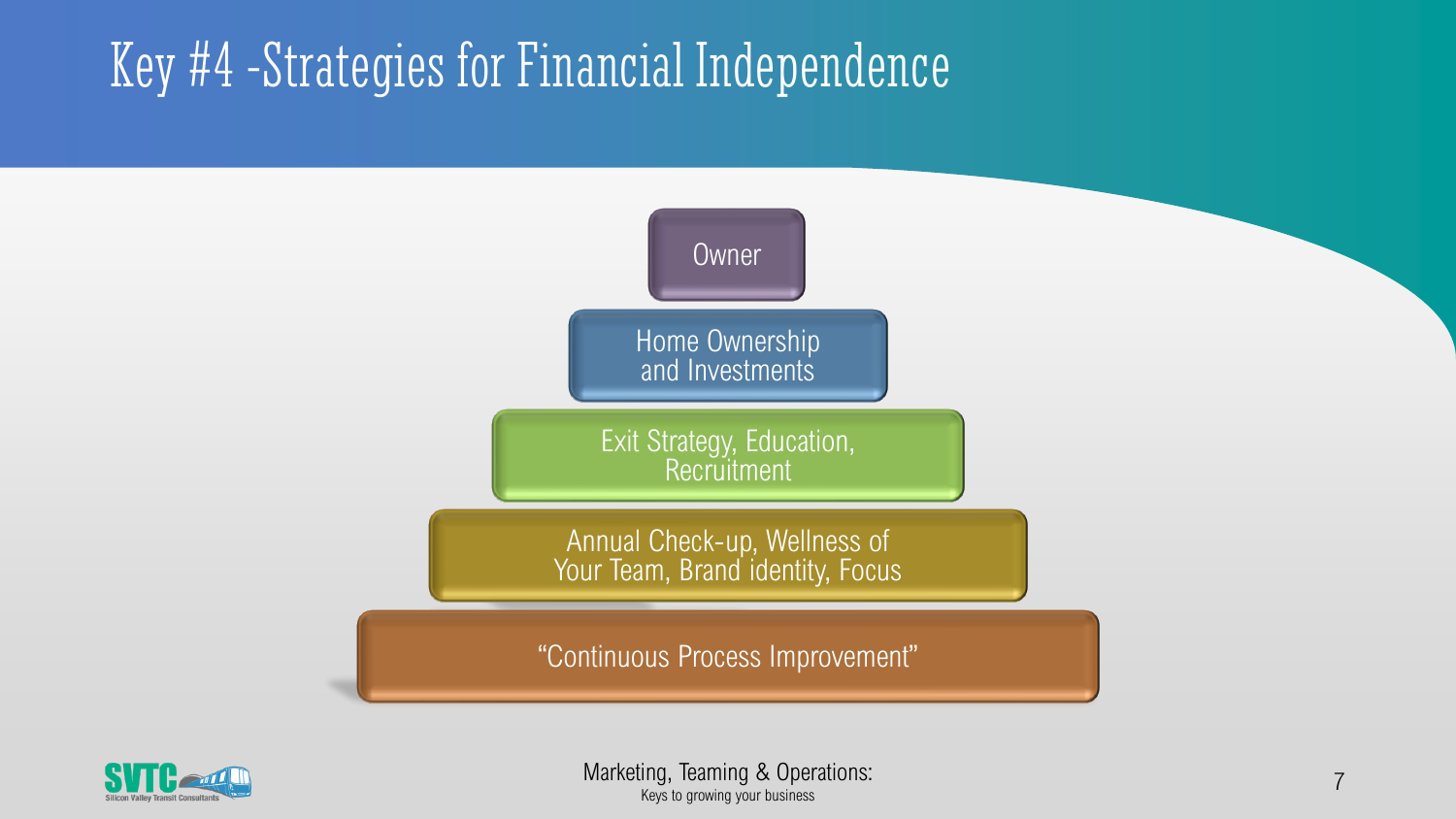# Q & A



Marketing, Teaming & Operations: Keys to growing your business